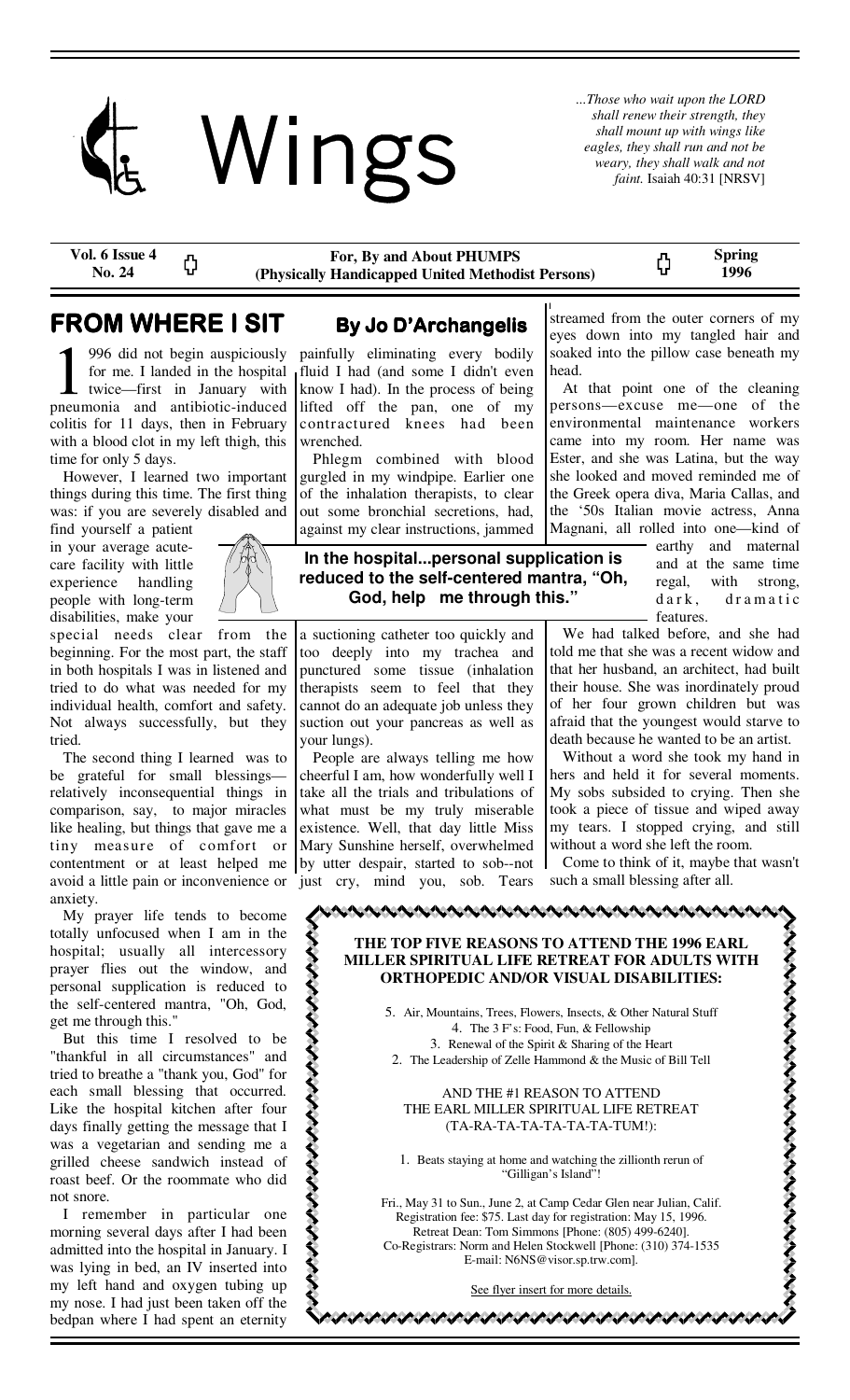telephone [310] 372-8445. Lunch is

 For registration forms or more information, contact Nancy Burns, P.O. Box 667, Julian, Calif. 92036,

**Course on Deaf Ministries**

Theology at Claremont [Calif.], will teach a course on Ministries With the Deaf May 20-24 at STC. Intensive class sessions will be from 9-12 a.m. and 1:30-4:30 p.m. for 5 consecutive

 Morning classes will be devoted to basic sign language in church settings for beginners. Afternoon sessions will

pastoral care and counseling, religious

r. Kathy Black, Associate Professor of Homiletics and Liturgics at the School of

telephone [619] 765-1027.

## to the deaf community.

 Pastors and lay persons will be provided with the vocabulary to communicate with current and prospective deaf members and with the knowledge needed to train Sunday School teachers, worship leaders, and others in ministry with the deaf.

 The cost is \$250 for the entire course, but one may choose morning or afternoon sessions only. Call Dixie Zimmer at [805] 648-7642 for information about available scholarships or housing. Contact School of Theology at Claremont, 1325 N. College Ave., Claremont, Calif. 91711, for flyerregistration forms.

## **Western Jurisdiction Conference**

eep in mind that the Western Jurisdiction United Methodist Congress of the Deaf is planning to hold a conference August 2- 4 at the Los Altos United Methodist Church, Los Altos, Calif. The church *(DEAF MINISTRIES continued on page 4)* 

**Wings** is a quarterly newsletter

 published by and for United Methodist adults with physically disabling conditions and is available free of

**Computer Layout/Graphic Design** 

## **REACHING OUT By Lila Metcalf**

s a result of childhood polio, I have been a 24-hour ventilator user for over 4 years, i.e., I am on life support. In 1990 I felt it completely impossible to accept and adjust to this foreign and

days.

undesirable way of living. After giving consent to be trached and artificially respirated, I hadn't any idea how traumatic it would be learning to "cope", [to exist] day by day. Emotionally, I was at an all time low, and I thought I would die.

 However, eventually, it was apparent that God had sustained my life, and, no matter my thoughts, I was very much alive, even though my hopes and fears of a "normal" future had been shattered. Unwillingly, I was forced to gather the crushed pieces of my heart, tuck them into the recesses of my mind, and dwell on more important matters. Life goes on.

 By reaching out via written and taped letters to others who are physically challenged, I've discovered that I am not an island and I am not alone. A new and real world has surfaced before my once stargazing eyes—a world that has always existed and that, yes, I am even a part of, not a fantasy world but a world of reality.

 Since April 1994, I have received nearly 400 tapes, letters, and cards from over 100 people. Ninety percent of my correspondents are physically challenged. Until recently, it was beyond my comprehension how much support and therapy was obtainable by corresponding with quite normal people who happen to be limited in a "normal" (?) world. We who are physically challenged are men and women who can think, feel pain, enjoy sunshine, share the joys of accomplishments, suffer in sorrow, laugh at play.

 I conclude [that] "handicapped" is an adjective that befits all mankind. Nevertheless, those of us who are handicapped, disabled, call it what you will, need to reach out and lend a hand, an ear, our eyes, and our hearts to help each other. Corresponding is a beneficent way to communicate, a means to offer ourselves.

 There is a difference [between] the words "sympathy" and "empathy". I've found the more I'm willing to encourage my comrades to be courageous, the more I am rewarded with encouragement. I, Lila Metcalf, have decided to lend myself to be a friend...by correspondence.

 **Truly yours, Lila** 

Lila Metcalf can be reached by writing her at P.O. Box 124, Elwood, IL 60421.

### Commission for Deaf Ministry. deal with outreach and advocacy,

 First UMC of Redondo is located at 243 So. Broadway, Redondo, Calif., education and worship as they relate

**Task Force Meeting**

Hard of Hearing has rescheduled its next meeting for Saturday, May 4, from 10:30 a.m. to 3:00 p.m. at the First United Methodist Church of

 The resource person will be the Rev. Kathy Reeves, Executive Secretary of Ministries with Persons with Disabilities and the Deaf on the General Board of Global Ministries (Health and Welfare) in New York. Legally blind and sensitive to special needs, Rev. Reeves is currently involved in writing a mission initiative for the General Conference (worldwide) establishing a National

he Task Force Exploring United Methodist Ministries with the Deaf, Deafened, and



charge.

**Founder/Editor** 

Original stories, poetry, cartoons Personal essays and anecdotes Appropriate items from another source The name and address of someone who is dying to be on our mailing list

A change-of-address notice if you are moving and want to continue receiving Wings

**Send All Correspondence To**  Jo D'Archangelis, Editor, Wings

### **Church Address**

Fallbrook United Methodist Church 1844 Winterhaven Road Fallbrook, CA 92028 Telephone [619] 728-1472

### **Home Address**

592 West Ammunition Road, Apt. 1 Fallbrook, CA 92028-3102 Telephone/Fax: [619] 723-2668 [Fax Mon.-Fri. 1-4 p.m. Pacific Time]

### **E-Mail Address**

DARLIS@aol.com

### **Mailing Fund**

If you're inspired to send something tax-deductible for the mailing fund, please make it out to "Fallbrook UMC" and mark it "Wings Newsletter".

# **LISTEN UP! COMING EVENTS IN DEAF MINISTRY**

included.

Redondo.

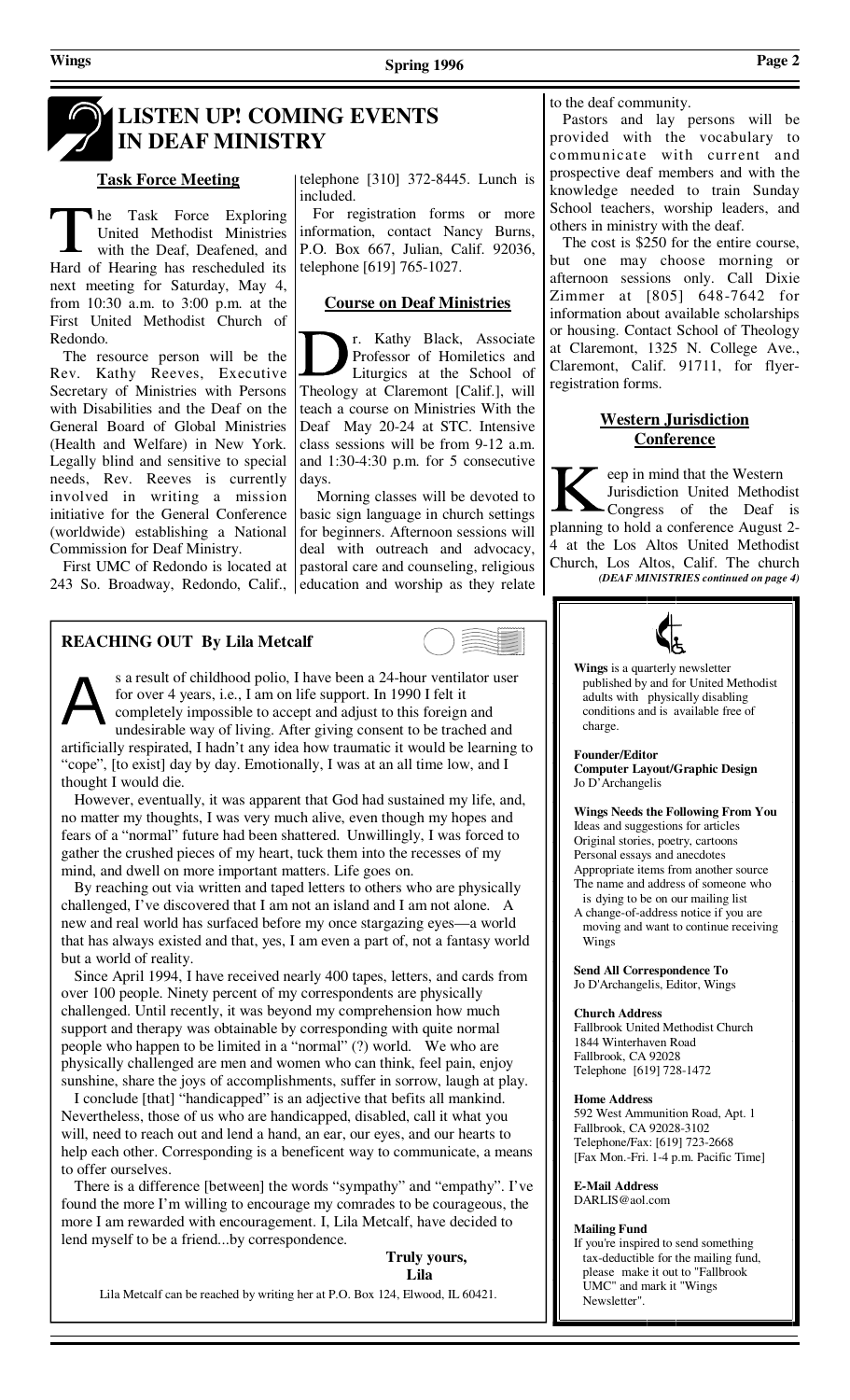# **STEEL WILL By Lynne Peck Rutan**

 don't want to give the the impression that my struggle is over. It won't be over until I'm in the next world."

 Dr. Ruth Cameron Webb wraps her uncooperative tongue around those fighting words, wrestling with the sentences, syllable by sometimes unintelligible syllable, patiently repeating—even spelling if necessary—each word until she is sure the listener has understood.

 It's just another conversation for Webb, but it illuminates the unfathomable depths of determination from which the 72-year-old draws each time she communicates. An accident of birth—too little oxygen during the 29-hour labor—brought

Webb into the world with the brain disorder cerebral palsy.

 In addition to her speech impairment, Webb's feet cramp and twist in

painful spasms, especially when she faces physical or psychological stress.

 Bodily limitations not withstanding, Webb [graduated from Methodistfounded Drew University in 1948, after having been bounced from two other colleges for being too "burdensome",] and received a Ph.D. from the University of Illinois. [She] spent more than two decades providing therapy, counseling, and testing for the severely mentally retarded and disabled. In recognition of her achievements she was named Handicapped Iowan of the Year in 1971, was presented Drew's Alumni Achievement Award in the Sciences in 1972, and received an Honorary Doctor of Humane Letters from Drew in 1978.

 Although at times frustrated enough to contemplate suicide, Webb recognizes that her disabilities are similar to the sandy irritant that forces the oyster to produce a pearl. "The more difficulties," Webb says, "the more you learn that you would not have learned before.'

 Neither saint nor Pollyanna, Webb believes her long career of service has not only aided others, but has also fulfilled her own needs. "So many times I was considered an object or a patient," she says, "that my first goal has been to become a person, not only in others' eyes but also in my own."

 Her definition of personhood, for which she expects to struggle until death, incorporates both selfsufficiency and helping others. These twin mandates she traces to her

parents' unrelenting belief that she could and should be an independent, contributing member of society....

 Even as a toddler, her parents and relatives lovingly pressed her to speak, walk, and develop as normally as possible. Her mother's persistence in particular "was the genesis of my early persistence," Webb says.

 When other children laughed at her speech and fearful strangers slammed doors in their faces, Webb recalls her mother's reassurances that "there will always be people who don't understand you. But, then, there will always be those who love you."

 Supportive as those words were, Webb says she always wondered why some people were repulsed and others tried to make her out as smarter than

benefit of the school. "I got a really good education," she says, laying the groundwork for her later academic success....

 Webb [in her autobiography, *Journey Into Personhood*\*,] chronicles the way her happiest moments have been edged with pain, her most frustrating experiences have brought new growth, and her most heady successes were coupled often with the most bitter defeats. She draws on her professional talents to show "the psychological impact of an all-encompassing physical disability on mental and emotional growth".

 At the same time, Webb's *Journey*  serves as a spiritual guide as well as scientific study. She dedicates it to "the Chief Spirit Guide and His many helpers" who appear throughout the

book, in the guise of family, friends, colleagues, and even strangers, to offer direction and support at her most difficult

## "So many times I have been considered an object or a patient that my first goal has been to become a person..."

she was. "Why can't they take me for what I am," she would puzzle, "a 10 year-old girl who can't walk?"

 At 12, Webb entered one of the few boarding schools then available for disabled children, encouraged by her family's prediction that education would lead to a job and self-worth. The experience "marked me for all time", recalls Webb.

 She was tormented by the staff and less-handicapped students; her supposed therapists paraded her naked teenaged body in front of other doctors, introducing her as a specimen, "a spastic child with poor speech and involvement of all four extremities...Stand up, Ruth, and show them how you walk."

 Nearly 60 years later Webb is still trying to heal the psychological scars of depression and fear left by such dehumanizing treatment. At the same time, she accepts the bottom line crossroads.

 Webb's limbs may be weak and uncontrollable, but she has forged herself a backbone of courage as strong as steel during a lifelong fight to convince the world—and herself—that she should be defined by her extraordinary capabilities rather than by her handicaps. At an age when others slow down, Webb is shopping for a publisher for her collection of short stories aimed at the moral development of handicapped children.

 Still prone to frustration when CP gets in the way of her projects, she has learned it helps to "argue with God, talk with a friend, and go for a wheelchair ride downtown....My purpose in life may include learning to deal with the anger and frustration and to teach others to do so too".

\*University of Iowa Press [1994]. From *Portraits,* Drew University Alumni Magazine [Fall 1995].

# **JAF MINISTRIES**

**I. "WHEELS FOR THE WORLD"** 

 **JAF Ministries, a non-profit organization promoting Christian ministry with the disabled community, is** 

**sponsoring Wheels for the World,a nationwide undertaking in which discarded wheelchairs are collected through individual or organization drives, shipped to refurbishment centers for overhauls and repairs, and then distributed by trained teams of disability ministry specialists to disabled people in countries throughout the world. In the final step, locals are trained to repair and maintain the wheelchairs.** 

 **For resource materials and step-by-step guides in organizing wheelchair collection drives, contact JAF Ministries at P.O. Box 3333, Agoura Hills, CA 91301, phone [818] 707-5664, fax [818] 707-2391, TDD [818]707-9709, E-mail 102704.3130@compuserve.com. Note: pediatric or child-sized wheelchairs are badly needed. II. FAMILY RETREATS** 

 **JAF Ministries has announced the dates of its annual retreats for** 

*(JAF MINISTRIES continued on page 4)*